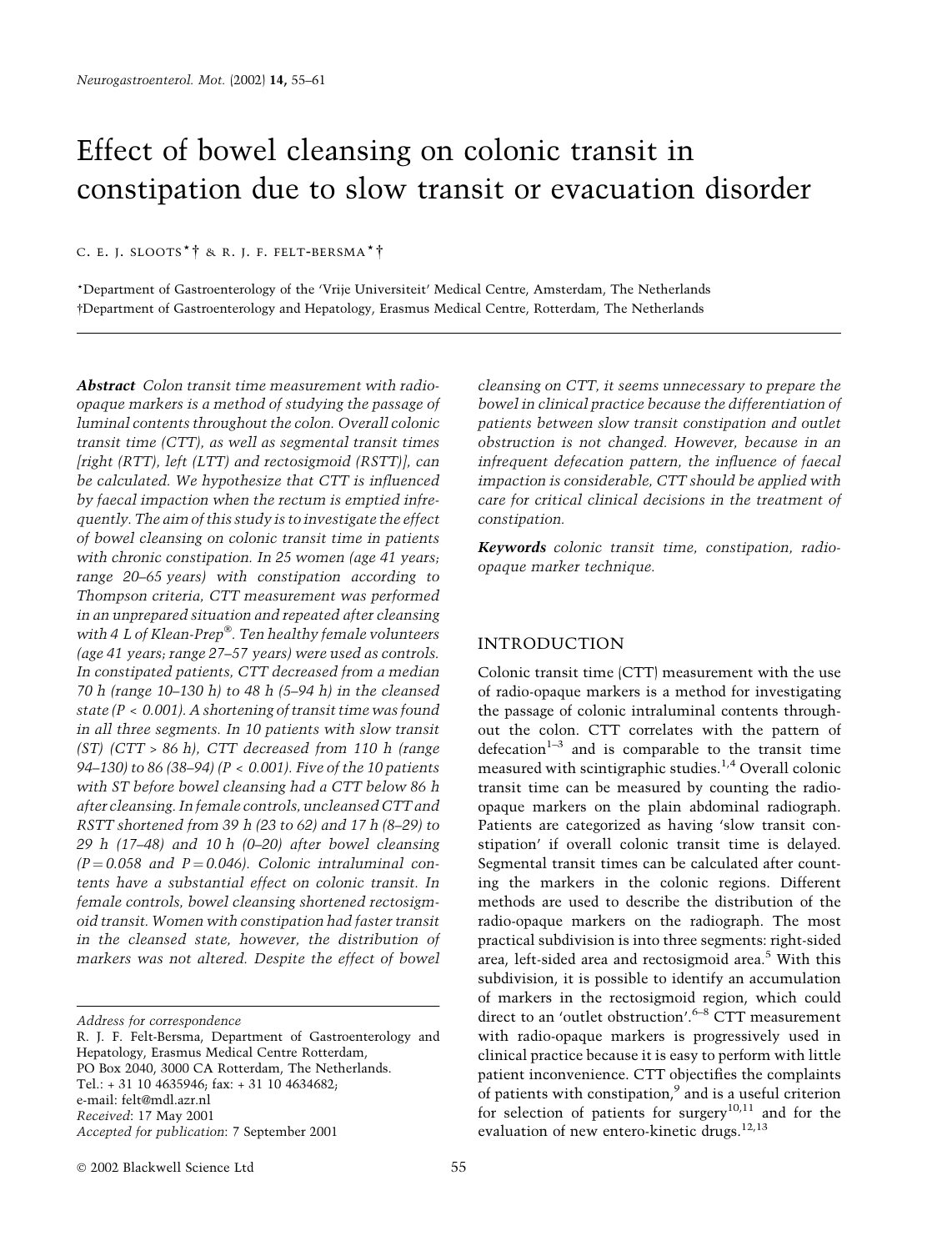Few data are available on the influence of faecal impaction on CTT. The CTT is influenced substantially in an irregular defecation pattern when healthy subjects willingly retain stools. Mainly rectosigmoid transit and, by reflex mediation, right colonic transit is increased.<sup>14</sup> In constipated patients, the distribution of markers is altered when CTT is measured after bowel preparation with a light laxative.<sup>15</sup> It is not clear if delayed colonic transit in patients with obstructive defecation is attributable to retained faeces in the rectum, or to a coexistent disorder of colonic motor function. We hypothesized that colonic cleansing would normalize colonic transit when the latter was attributable to retained faeces in the rectum, as opposed to a colonic motility disorder. Therefore, we measured colonic transit in an uncleansed and in a cleansed state both in patients with constipation and in healthy females.

## PATIENTS AND METHODS

#### **Subjects**

Twenty-five consecutive female patients (age 41 years; range 20-65 years) were included for experiment 1. All had constipation according to the Thompson criteria<sup>16</sup> consisting of two of the following criteria for at least 6 months: less than two spontaneous bowel movements in a week (without laxatives) or 25% hard stools or 25% sensation of incomplete evacuation or 25% straining. None of the patients had previous abdominal surgery other than a hysterectomy (in seven). All patients used laxatives.

Ten healthy females (median age 41 years; range 27-57 years) were recruited by advertising for experiment 2. The participants had normal bowel habits without history of constipation or abdominal surgery. The volunteers did not use medication. Females who participated in the study were not pregnant. The protocol was approved by the local Ethics Committee of the Vrije Universiteit Medical Centre and written informed consent was given by each subject.

#### Study design

Experiment 1. Patients with constipation ingested a capsule with 10 radio-opaque markers at 8.00 h daily on six consecutive days. On the seventh day, a plain abdominal radiograph was performed. After a washout period of 10 days, 4 L of Klean-Prep<sup>®</sup> was ingested the day before the subjects took the first of the markers. The subjects again ingested the markers on six consecutive days and a plain abdominal radiograph was performed on the seventh day.

Experiment 2. The subjects ingested two capsules with 10 radio-opaque markers, at 8.00 h and at 20.00 h daily for three consecutive days. On the fourth day a plain abdominal radiograph was performed. After a washout period of 10 days, 4 L of Klean-Prep® was ingested the day before the subjects took the first set of markers for the second colonic transit time measurement. Throughout the study period, the volunteers were asked to register the defecation frequency and stool consistency in a diary.

#### Colonic transit time measurement

Colonic transit time (CTT) measurement was assessed by means of a modified radio-opaque marker technique using gelatine capsules containing 10 radio-opaque polyurethane markers consisting of 40% barium sulphate (P. & A. Mauch, Münchenstein, Switzerland). Overall CTT was calculated by counting the total number of markers on the plain abdominal radiograph. Segmental CTT was calculated using the number of markers in the three segments identified according to Arhan et al.<sup>5</sup> The central point was the fifth lumbar vertebra. The right colonic segment was the part between the line over the right pelvic outlet ring and the line over the spinal processes of the lumbar vertebra. The left colonic segment was the part between the line over the spinal processes of the lumbar vertebra and the left pelvic rim, the distal part was the rectosigmoid area. In the determination of the segments, the configuration of the air in the bowel was taken into account.

To calculate the transit time, the modified Metcalf formula was used.<sup>17</sup> As the subjects ingested 10 radio-opaque markers daily for 6 days in experiment 1 and 10 markers, twice daily, for 3 days in experiment 2, the overall colonic transit time was calculated accordingly:

$$
CTT = 1/N * \sum\nolimits_{i = 1}^i {{N_i}[1/2(t_{i+1} - t_{i-1})]}
$$

where  $CT = overall$  colonic transit time;  $N = total$ number of a particular markers given;  $i =$ number of capsules taken;  $N_I$  = number of markers of a particular type present on the film; and  $\frac{1}{2}(t_i + 1 - t_i - 1) =$  time interval between successive intakes of markers.

This formula was summarized in the 6-day method (patients):

$$
CTT = 2.4 \times N_i \text{ (in hours)}
$$

and in the 3-day method (controls):

 $CTT = 1.2 \times N_i$  (in hours)

Segmental transit time was calculated in a similar way to the overall CTT. Slow transit constipation was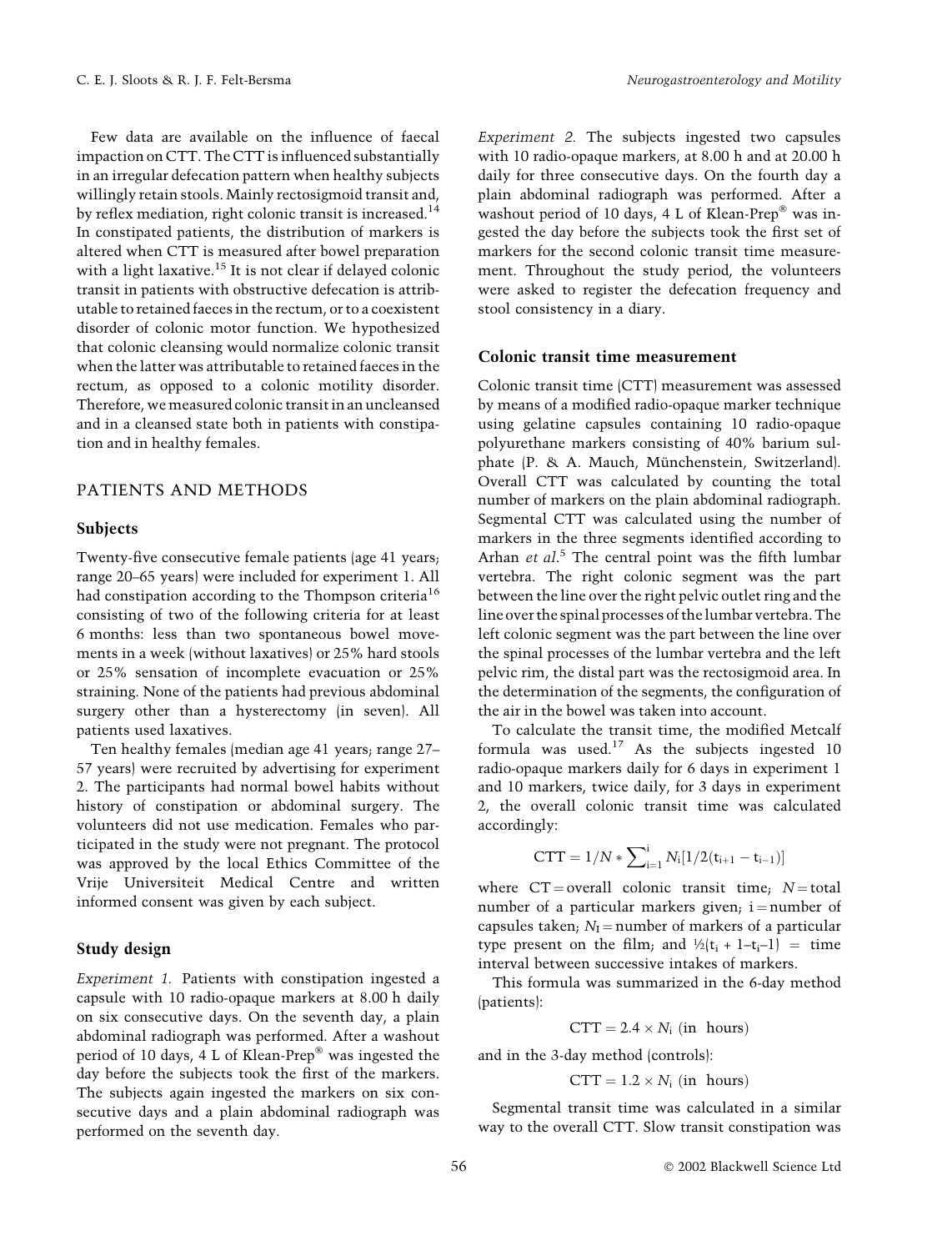defined as more than 86 h, which is the upper limit of the 95th percentile of the CTT in 84 females using the same method.<sup>18</sup> Outlet obstruction was defined as more than 50% of the markers in the rectosigmoid area.<sup>15</sup>

## Bowel cleansing

For bowel cleansing, 4 L of the osmotic laxative Klean-prep<sup>®</sup> was ingested within  $4-6$  h. One litre of Klean-prep® contained 17.6 mmol  $(59 \text{ g})$  macrogol 3350 (polyethylene glycol), 125 mmol sodium, 10 mmol potassium, 40 mmol sulphate, 35 mmol chloride, 20 mmol hydroxycarbonate and 49.4 mg aspartame. All healthy subjects produced clear fluids after cleansing. All patients with constipation produced fluids after intake of the solution; however, not all had clear fluids. The bowel cleansing solution was well tolerated by all subjects.

# Anorectal function

The maximal basal pressure was measured according to our methods as described previously.<sup>19</sup> To determine relaxation of the pelvic floor, the patients were asked to strain with the catheter in situ.<sup>20,21</sup> Pelvic floor dyssynergia was defined as a maximal basal pressure of

more than 60 mmHg and paradoxical increase of anal pressure during straining of more than 10 mmHg.

## Data analysis and statistics

Results are presented as median and range because the distribution of the data was nonparametric. Mann-Whitney U-test was used to compare data in normal situation. Wilcoxon paired signed ranks test was used to compare data in the basal situation and after bowel cleansing.

## RESULTS

## Healthy females

Throughout the study period, reported stool consistency and frequency remained constant. Loose stools and an increased frequency were only reported during the use of the cleansing solution until the following evening. The first day after the cleansing, stools normalized.

In the uncleansed state, overall CTT and rectosigmoid transit time (RSTT) were 39 h (range 3-62 h) and 17 h (8±29 h). After bowel cleansing, RSTT decreased to 10 h  $(0-20 h)$   $(P = 0.046)$  and overall





Ó 2002 Blackwell Science Ltd 57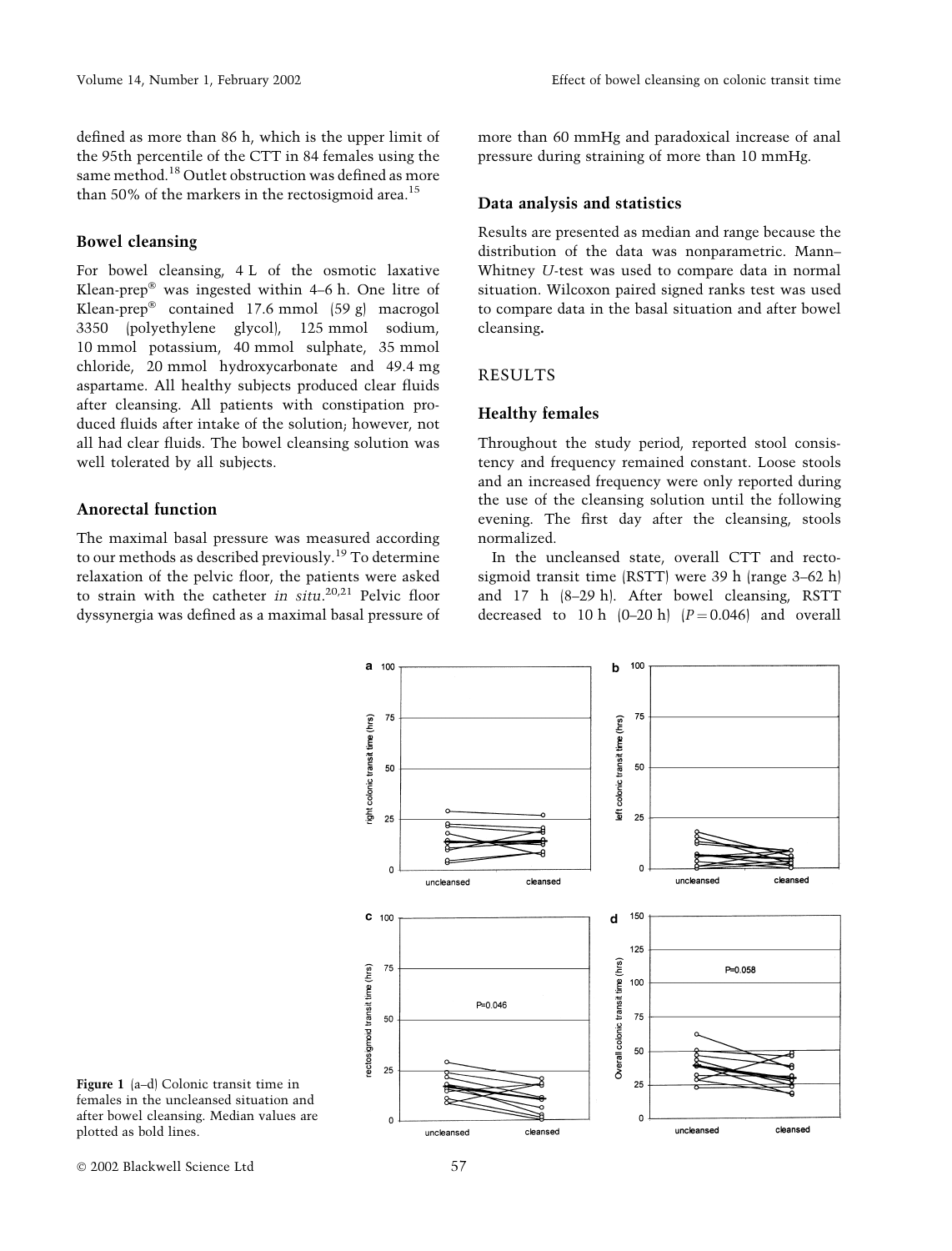

Figure 2 (a-d) Colonic transit time in constipated patients, uncleansed and after bowel cleansing. Median values are plotted as bold lines.

CTT tended to decrease to 29 h (17-48 h)  $(P = 0.058)$ . In only one of the 10 subjects was an increase in overall CTT found after cleansing (Fig. 1a-d).

## Patients with constipation

In the uncleansed state overall colonic transit time was 70 h (10 $-130$  h) (Fig. 2a $-d$ ). Slow transit (ST) was found in 10 patients and 15 patients had a transit within the normal range. Overall colon transit time after bowel cleansing was significantly shorter (48 h; range  $5-94$  h;  $P < 0.001$  than in the uncleansed state. A small increase of overall CTT in the cleansed state was found in 3/25 patients. A decrease in transit was found in all colonic segments. The overall colonic transit time in ST patients decreased from 110 to 86 h  $(P = 0.005)$ . This difference in CTT was larger in ST patients than in normal transit patients  $(-26 \text{ h vs. } -12 \text{ h}; P = 0.004)$ . Five ST patients in the uncleansed situation had a transit time within the normal range after bowel cleansing. However, when the upper limit of the range of cleansed CTT in the female controls (more than 48 h) was applied to form the criterion for ST, only one patient with ST in the uncleansed state did not have ST in the cleansed state. Two patients without ST in the uncleansed state had ST in the cleansed state. In our

group, six patients met the outlet obstruction criteria in the unprepared CTT. However, in the cleansed state, five of six patients still fulfilled this criterion and one new patient could be added.

#### Pelvic floor dyssynergia

Ten patients had manometric signs of pelvic floor dyssynergia. Of these patients, one had outlet obstruction, one had slow transit and two had combined slow transit and an outlet obstruction (> 50% of the markers in the rectosigmoid region). RSTT was not significantly different between the patients with pelvic floor dyssynergia  $(20.4 \text{ h}; \text{ range } 2.4-86 \text{ h})$  and the patients without pelvic floor dyssynergia  $(28.8 h;$ range 0-65 h). Overall CTT in the uncleansed state was 61 h (10-130 h), which shortened in the cleansed state to 38 h (12-94 h)  $(P = 0.001)$ . RSTT decreased to 18 h (0–60 h) after cleansing  $(P = 0.059)$ . The distribution of the markers was not altered. After cleansing, the proportion of patients with outlet obstruction was unaltered. One patient who had slow transit in the uncleansed state (122 h), had a dramatically decreased overall transit time after cleansing (48 h) and in one patient, transit time (67 h) did not change after cleansing.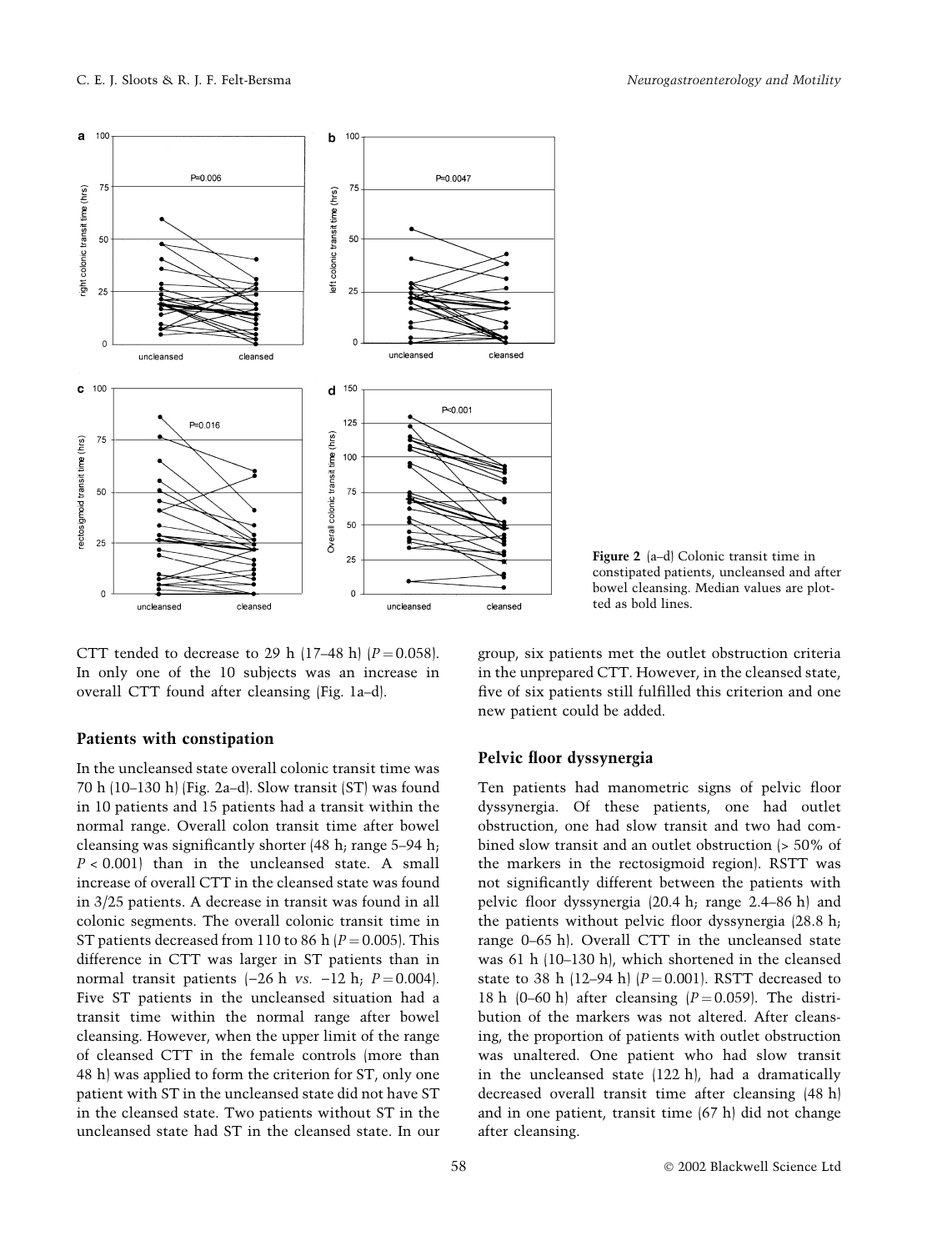# DISCUSSION

This study was performed to confirm the hypothesis that fluctuations in the filling state of the colon substantially influence CTT measurement. As strict clinical conclusions are drawn from CTT, it is important to know whether CTT can differ after, for example, a very large bowel movement occurring once every week, which is often claimed by patients with constipation. Furthermore, it is not clear if delayed colonic transit in patients with obstructive defecation is attributable to retained faeces in the rectum, or to a coexistent disorder of colonic motor function. We hypothesized that colonic cleansing would normalize colonic transit when the latter was attributable to retained faeces in the rectum, as opposed to a colonic motility disorder. Our study showed that bowel cleansing decreased CTT substantially in constipated patients. In 50% of the patients with slow transit, transit time decreased to the normal range in the cleansed state. However, cleansing the bowel in controls decreased rectosigmoid transit time significantly and a trend was found in a decrease of overall CTT. Therefore, we conclude that the upper limit of the cleansed CTT values in controls (e.g. 48 h) should be used to determine the cut-off point for detection of slow transit. Only one patient who had slow transit in the uncleansed state  $(> 86 \text{ h})$ , had transit within the normal range for the cleansed state (< 48 h). Therefore, if slow transit was found with a CTT measurement in an uncleansed state, this was mainly due to decreased colonic function. Faecal impaction did play a role in delaying CTT, but when this impaction was resolved, delay in transit was still found.

Faecal impaction in the distal colon would be expected in patients with pelvic floor dyssynergia. Pelvic floor dyssynergia patients are unable to expel stools through paradoxical sphincter contraction and thus are troubled by obstructive defecation. $20$  In agreement with other studies, $2^2$  we found that in these patients rectosigmoid delay (outlet obstruction) in the uncleansed state was not more usual than in patients without pelvic floor dyssynergia. Furthermore, the overall transit time was shortened in the cleansed state, but the rectosigmoid transit was not particularly decreased. We expected that slow transit would be secondary to faecal impaction in an outlet disorder and that the true level of obstruction would be found after washing-out the faecal mass. We could not confirm this in our study.

Some points have to be made on the definition of pelvic floor dyssynergia. Rao et al.<sup>23</sup> showed that paradoxical anal contraction occurs in subjects without

constipation. Ten of 45 healthy subjects showed an obstructive pattern during anorectal manometry and four were unable to expel a 50-mL water-filled balloon. Voderholzer et al.<sup>24</sup> evaluated paradoxical sphincter contraction (PSC) in patients with constipation, patients with incontinence and controls using digital examination, anal manometry, defecography and radioopaque marker transit measurement. In the patients, 41% of the constipated and 25% of the incontinent patients showed manometric paradoxical sphincter contraction, as did 22% of the controls. The overlap of manometry, digital examination and defecography was very small (5%). It was concluded that PSC is primarily a laboratory artefact. $22$  However, in patients with incontinence, the paradoxical increase during straining is a defensive mechanism to prevent loosing stools or air unwillingly. Controls can be embarrassed by the method of investigation.

Only one study has been published about bowel preparation and colonic transit time. Bergin and Read<sup>15</sup> performed a study in 25 constipated patients (22F, 3M) in whom colonic transit time was measured unprepared and 3 days after purging with 20 mg picosulphate. The overall CTT was unchanged, but the distribution of the markers in the colon was altered; the markers accumulated more distally and were suggestive for an outlet obstruction. The authors concluded that the accumulation of faeces in the rectum under normal conditions caused a distribution pattern similar to colon inertia. Removal of this faecal 'mass' enabled the markers to progress to the true obstruction.<sup>15</sup> In contrast, we did not find different distribution patterns of the markers. Our patients had lower transit times in the cleansed state but the distribution appeared to be similar. There were some differences between the two studies. Firstly, we used bowel cleansing in order to empty the colon rigorously before measuring the second CTT. Secondly, the subjects started directly with the marker intake the day after the bowel cleansing. Finally, we studied both constipated patients with 'normal' CTT as well as with slow transit.

In all healthy subjects, 4 L of Klean-Prep® cleared the colon of faeces and resulted in watery stools. The first day after bowel cleansing, stools normalized. On the days in which patients took the capsules, they produced normal stools, therefore a direct effect of the laxative on the CTT measurement seems unlikely.  $Klean-prep^®$  was not always able to clean the bowel fully in constipated patients; some reported they still had coloured but watery stools. However, they all passed a large quantity of stools and faecal impaction was absent. The production of watery stools stopped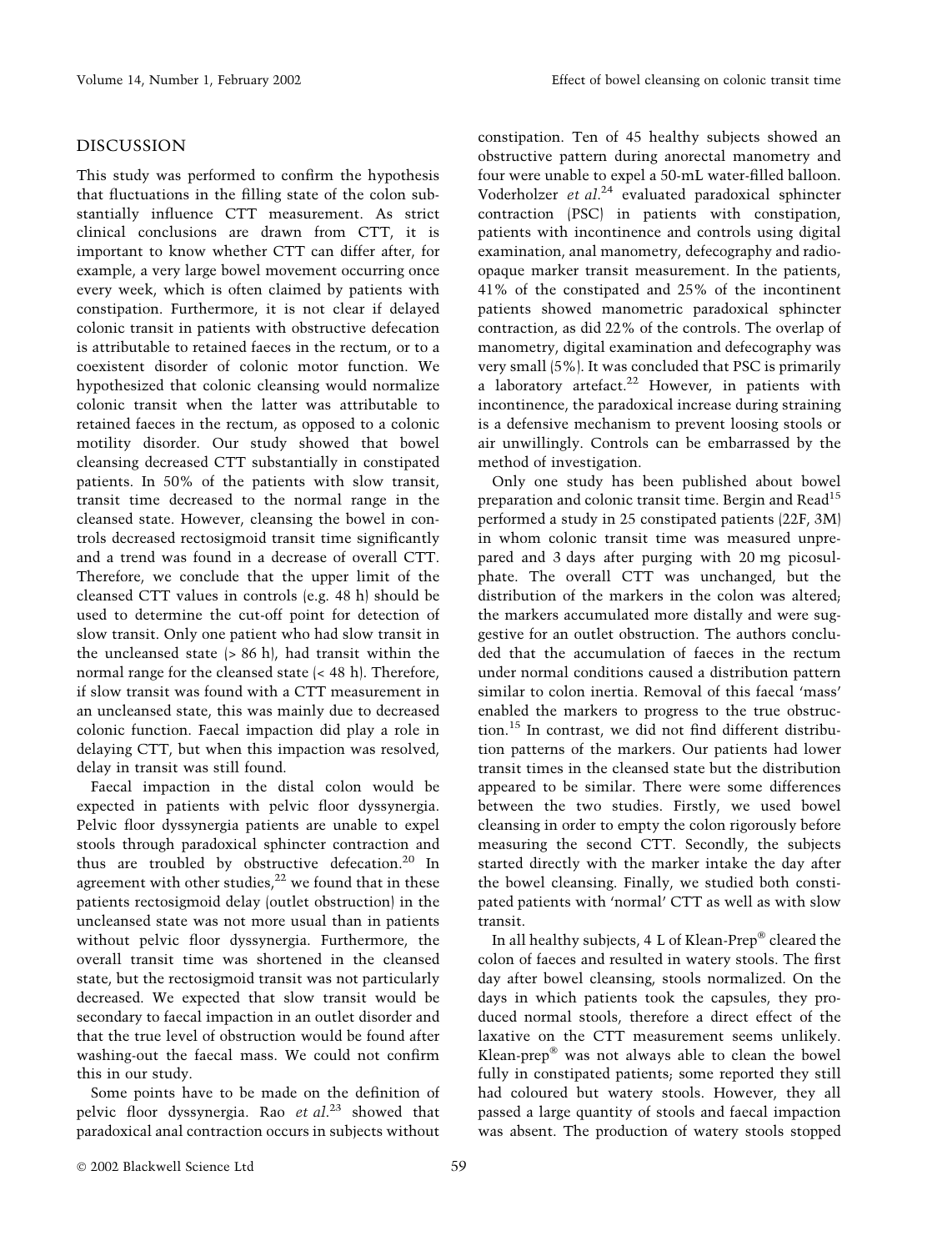after 1 day and a direct effect of the cleansing on the CTT is unlikely.

Various methods are described for measurement of CTT. Single<sup>5,15</sup> or multiple markers<sup>24</sup> are used with one15,18 or more abdominal radiographs at different intervals.<sup>5,8,17</sup> Methods over 3  $8,15,17,24$  or 6<sup>6,18</sup> days have been performed and different formulae have been used to calculate the transit time, $25$  even different lines to determine the segments.<sup>5,15,26</sup> Therefore, normal values (upper limit of 95% confidence interval) range from 68 to 113 h in the literature.<sup>6,8,17</sup> We used a 6-day method with a single marker and single radiograph technique to study constipated patients. The upper limit of the range of uncleansed CTT in female controls was 62 h in our study. However, the definition of slow transit constipation (more than 86 h) was used according to Meier et al. who studied 86 females using the same method.<sup>18</sup> Outlet obstruction was defined as more than 50% of the markers in the rectosigmoid area according to Bergin and Read.<sup>15</sup> We used a 3-day method in controls because we expected that the CTT would be shortened to less than 24 h and thus most markers would be expelled before the radiograph was taken. The calculation of CTT would be less accurate if a 6-day method was used.<sup>12</sup>

In the interpretation of the results of this study, we presumed that CTT with the use of radio-opaque markers is reproducible in constipated patients. However, to our knowledge, a reproducibility study using an adequate analysis has never been published. Bouchoucha et al.<sup>8</sup> explored reproducibility in 28 patients with irritable bowel syndrome who twice underwent a CTT measurement, each a month apart. Results of the two measurements were found to be similar, with correlation coefficients in the range of  $r = 0.6$ . However, in this comparative study, two different methods of CTT were used (multiple markersingle X-ray and single marker-multiple X-ray) and subjects were patients with irritable bowel syndrome, not patients with constipation.<sup>8</sup> Knowles et  $al.^{27}$ performed colon transit time measurement in 16 irritable bowel syndrome (IBS) patients a month apart during placebo treatment in a trial. Test-retest reliability was good for overall colonic transit time  $(r=0.71)$ , but was lower for segmental transit time (ranging from  $r = 0.5$  for RTT and LTT to 0.3 for RSTT). In patients with an irregular defecation pattern, CTT measurement may be less reproducible as this test is influenced by several factors such as intrasubject variability in defecation pattern and the relative short period of measurement. However, such a reproducibility study still has to be performed in constipated patients.

In conclusion, colonic intraluminal contents have a substantial effect on colonic transit. In female controls, bowel cleansing shortened colonic transit time, and this was most pronounced in the rectosigmoid area. Women with constipation had faster transit in the cleansed state, but the distribution of markers was not changed. Despite the effect of bowel cleansing on CTT, it seems unnecessary to prepare the bowel in clinical practice because the differentiation of patients between slow transit constipation and outlet obstruction is not changed. Because in an infrequent defecation pattern the influence of faecal impaction is considerable, results of CTT measurement should be applied with care when used in critical clinical decisions for the treatment of constipation.

#### REFERENCES

- 1 Degen LP, Phillips SF. How well does stool form reflect colonic transit? Gut 1996; 3: 109-13.
- 2 Ashraf W, Park F, Lof J, Quigley EMM. An examination of the reliability of reported stool frequency in the diagnosis of idiopathic constipation. Am J Gastroenterol 1996; 91: 26±32.
- 3 Proano M, Camilleri M, Phillips SF, Thomforde GM, Brown ML, Tucker RL. Unprepared human colon does not discriminate between solids and liquids. Am J Physiol 1991; 260: G13-6.
- 4 Van der Sijp JR, Kamm MA, Nightingale JM et al. Radioisotope determination of regional colonic transit in severe constipation: comparision with radio-opaque markers. Gut 1993; 34: 402-8.
- 5 Arhan P, Devroede G, Jehannin B et al. Segmental colonic transit time. Dis Colon Rectum 1981; 24: 625-9.
- 6 Karlbohm U, Pahlman L, Nilsson S, Graf W. Relationships between defecographic findings, rectal emptying and colonic transit time in constipated patients. Gut 1995; 36:  $907 - 12.$
- 7 Karasick S, Ehrlich S. Is constipation a disorder of defection or impaired motility? Distinction based on defecography and colonic transit studies. AJR 1996; 166: 63-6.
- 8 Bouchoucha M, Devroede G, Arhan P et al. What is the meaning of colon transit time measurement? Dis Colon Rectum 1992; 35: 773-82.
- 9 American Gastroenterological Association. American Gastroenterological Association Medical Position Statement on Anorectal Testing Techniques. Gastroenterology 1999; 116: 732-60.
- 10 Pluta H, Bowes KL, Jewell LD. Long-term results of total abdominal colectomy for chronic constipation: value of preoperative assessment. Dis Colon Rectum 1996; 39:  $160-6.$
- 11 Pezim ME, Pemberton JH, Levin KE, Litchy WJ, Phillips SF. Parameters of anorectal and colonic motility in health and in severe constipation. Dis Colon Rectum 1993; 36: 484±91.
- 12 Poen AC, Felt-Bersma RJF, van Dongen PAM, Meuwissen SGM. Effect of prucalopride, a new prokinetic agent, on